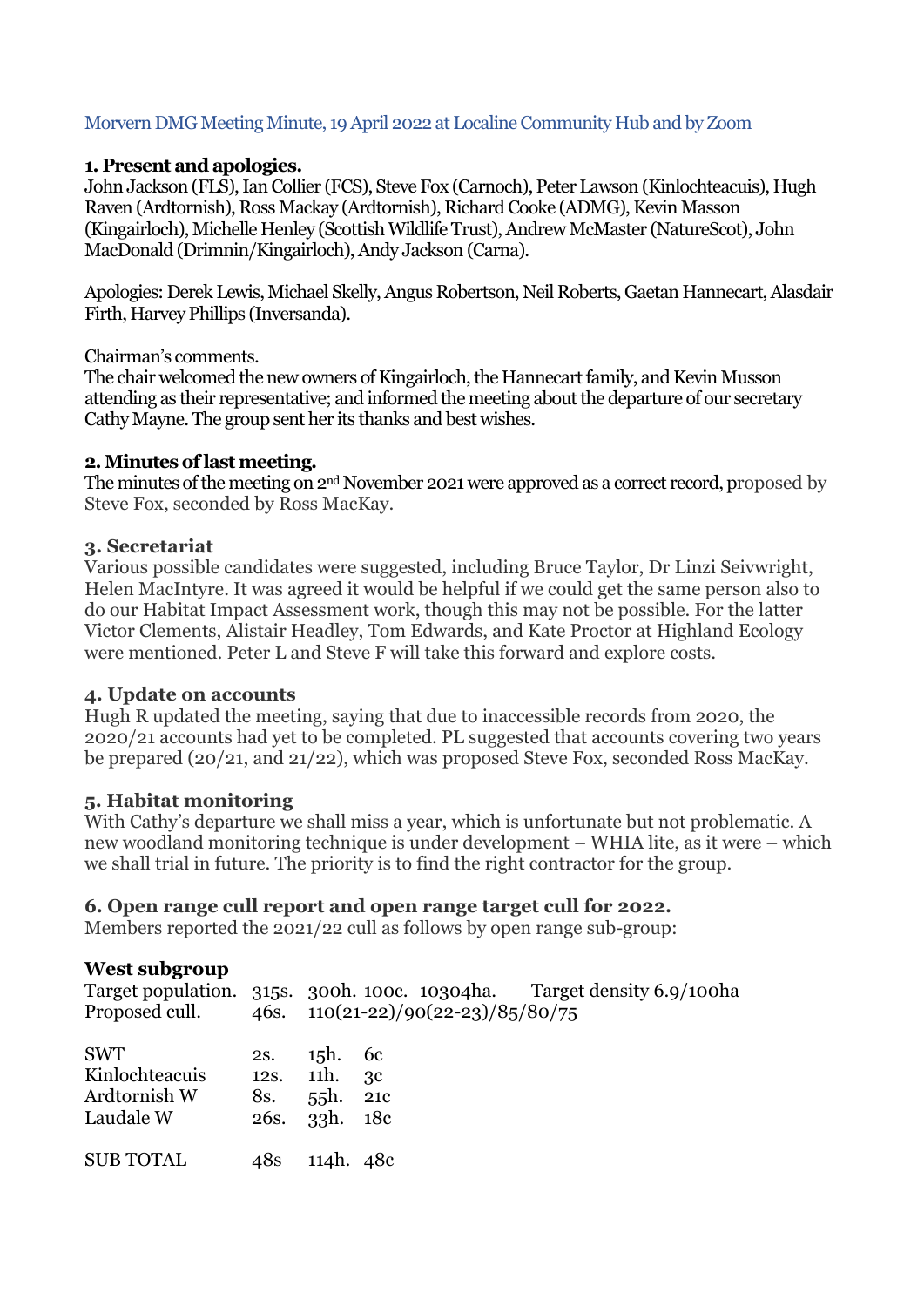| Glencripesdale<br>SNH GLENCRIP. 30. | 19s. 13h. 6c<br>20. 14 |  |
|-------------------------------------|------------------------|--|
| <b>SUBTOTAL</b>                     | 49s 33h. 20c           |  |

Conclusion: the stag and hind cull collaborating members exceeded target by less than 5%, though NatureScot's cull was 300% of historic value. Rory Putman has been consulted and is not concerned.

#### **North-east subgroup**

| Target population 370s 324h. 110c 7043ha. Target density 11.4/100ha<br>Proposed culls |                                                 |  | 58s. $110(21-22)/80(22-23)/80/80/80$ |  |
|---------------------------------------------------------------------------------------|-------------------------------------------------|--|--------------------------------------|--|
| Kingairloch N<br>Carnoch<br>Laudale E                                                 | 27s. 58h. 20c<br>178. 31h. 13c<br>17s. 30h. 12c |  |                                      |  |
| <b>TOTAL</b>                                                                          | 61s. 119h. 45c                                  |  |                                      |  |

Conclusion: stag cull exceeded by 5%, hind cull by 9%. Rory Putman is not concerned.

#### **South-east subgroup**

| Target population<br>Proposed culls         | 55 <sub>S</sub> . |                                                        |  | 400s. 370 h. 125c. 15088 ha. Target density 5.93/100 ha<br>150h(21-22)/ 140(22-23)/ 130(23-24)/110(24-25) 100(25-26) |  |
|---------------------------------------------|-------------------|--------------------------------------------------------|--|----------------------------------------------------------------------------------------------------------------------|--|
| Kingairloch S<br>Ardtornish SE<br>Glensanda |                   | 22s. 27h. 16c<br>$21 + 5s.105h.47c$<br>10s. $25h$ . 8c |  |                                                                                                                      |  |
| <b>TOTAL</b>                                | 58s.              | 157h. 71c                                              |  |                                                                                                                      |  |

Conclusion: stag cull exceeded by 5%, hind cull by 5%, i.e. successful delivery of the cull.

Glencripesdale Estate reported a cull of 19 stags, 13 hinds and 6 calves.

NatureScot Glencripesdale increased the stag cull, which was 30 (vs 10 as the long-term cull target), 20 hinds, 14 calves; the hope is that this is not too detrimental to the model, as that area was not integral to the model in any event. There were heavy levels of browsing and bark stripping, so the cull was increased within the exclosure. The plan after the sale to the RSPB is that the fence will be made deer-proof. No poaching and no DVCs.

Steve Fox, Carnoch, reported carcass condition good at start and declining during season. No poaching concerns, no DVCs, some heather beetle impact (though less bad than 2019), expectation is that stag cull remain the same this year. Designated sites not an issue.

Kevin Masson and John MacDonald, Kingairloch, reported condition poor to begin with and didn't deteriorate. Expectation that the cull this year will be much as last year. No poaching and no DVCs. No designated sites on Kingairloch.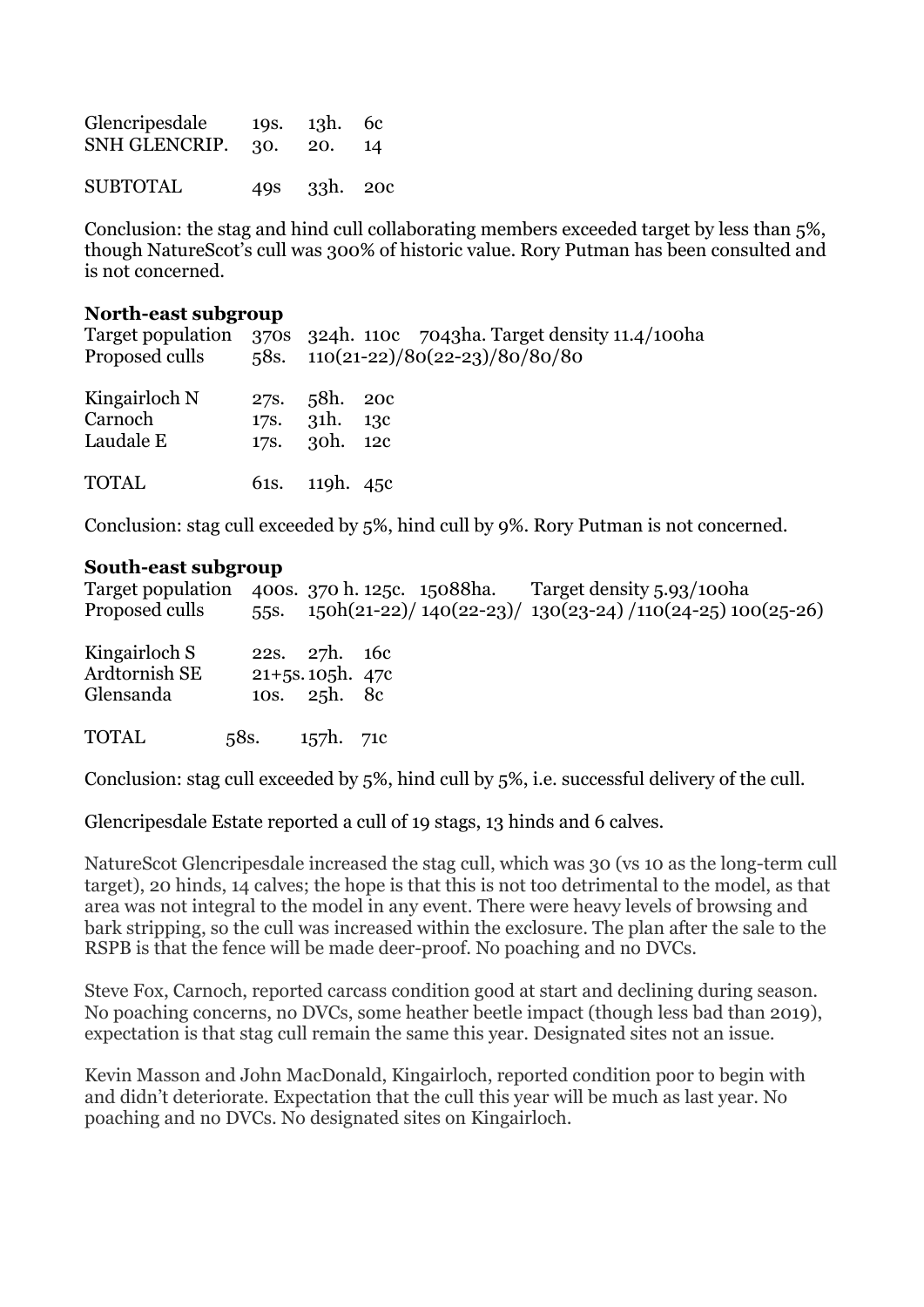Ardtornish reported one DVC and no poaching. The stag cull will be similar this year. On designated sites, the hind cull target was met in or adjacent to all five designated sites. Ardtornish has no particular habitat change plans to impact the coming season.

Glensanda saw a nil hind cull in 2020 due to covid, 28 hinds and 8 calves were counted this March, condition deteriorated as the season progressed. No DVCs or poaching.

Scottish Wildlife Trust – thanks to Peter L the cull was 2 stags 15 hinds 6 calves. No poaching. Next year similar cull to this year. Close monitoring will be required this year if, as planned, Ardtornish's Doire nam Mairt DNM plantation is felled.

Forestry and Land Scotland reported a red deer cull of 93 stags, 32 hinds, 10 calves (down considerably from the previous year) plus 18 roe bucks and 23 does. Part of the cull was contracted out, e.g. at Barr, and the contractor shot fewer deer there than Torquil had in prior years. In designated sites there was no change. Peatland restoration projects may arise, and as soon as an area is felled, the peat probers come in to check the depth – which often precludes replanting, with planting now restricted on over 40cm of peat depth.

Isle of Carna – normally two beasts a year, and in 2021 they had a big influx swimming across from Rahoy, Oronsay and FLS land. They arranged a night licence in Feb/March and culled 8 in total, 2 stags, 3 hinds, 2 calves and a roe. Browsing impact was significant. They still have more deer than they would wish, but it's too late to cull this season.

Drimnin. 14 hinds, 5 calves, ave. weight 38kg, condition was average at best. No poaching, no DVCs, proposed stag cull 10-15. There was no report on designated sites. Drimnin woodlands – 4 stags, 18 hinds, 8 calves.

Other woodlands – Rhemore 11 hinds and 6 calves, Achnasaul 3 hinds, Carnacaillache 4 hinds, 3 calves, 2 stags. Some taken under night authorisation, some out of season.

Killundine – 21 hinds, 9 calves, no DVCs, no poaching, re designated sites a potential fence along the gorge and SSSI woodland above the road, if approved, would control deer density. A peatland survey is in preparation; a new staff-member starting imminently.

Carnacaillache is now owned by a forest partnership between Derek Lewis and David Campbell, they don't see much point joining the DMG as it's all commercial woodland, and once the permitter fence is renewed they plan to keep numbers close to zero.

# **7. Training and Certification updates**

Reports confirmed that where refreshers and updates were required they were undertaken. The main change in the group is at Kingairloch, with a change of personnel; Kevin Masson is DMQ 1 and 2-qualified, and they plan to get a stalker for three weeks at the same level. It was agreed that e.g. First Aid and ATV training could be offered across the group; Ardtornish can offer spare places when they arise on the training for its team members.

# **8. Agency updates**

NatureScot update, including update on designated sites. Andrew said he would follow up with a written update for circulation. He reported the ScotGov pledge on the Scottish biodiversity strategy, arresting loss by 2030 and restoring past losses by 2045. Deer working group recommendations will be delivered through the same programme. The Wild Deer National Approach recommendations will likely be implemented when they have been